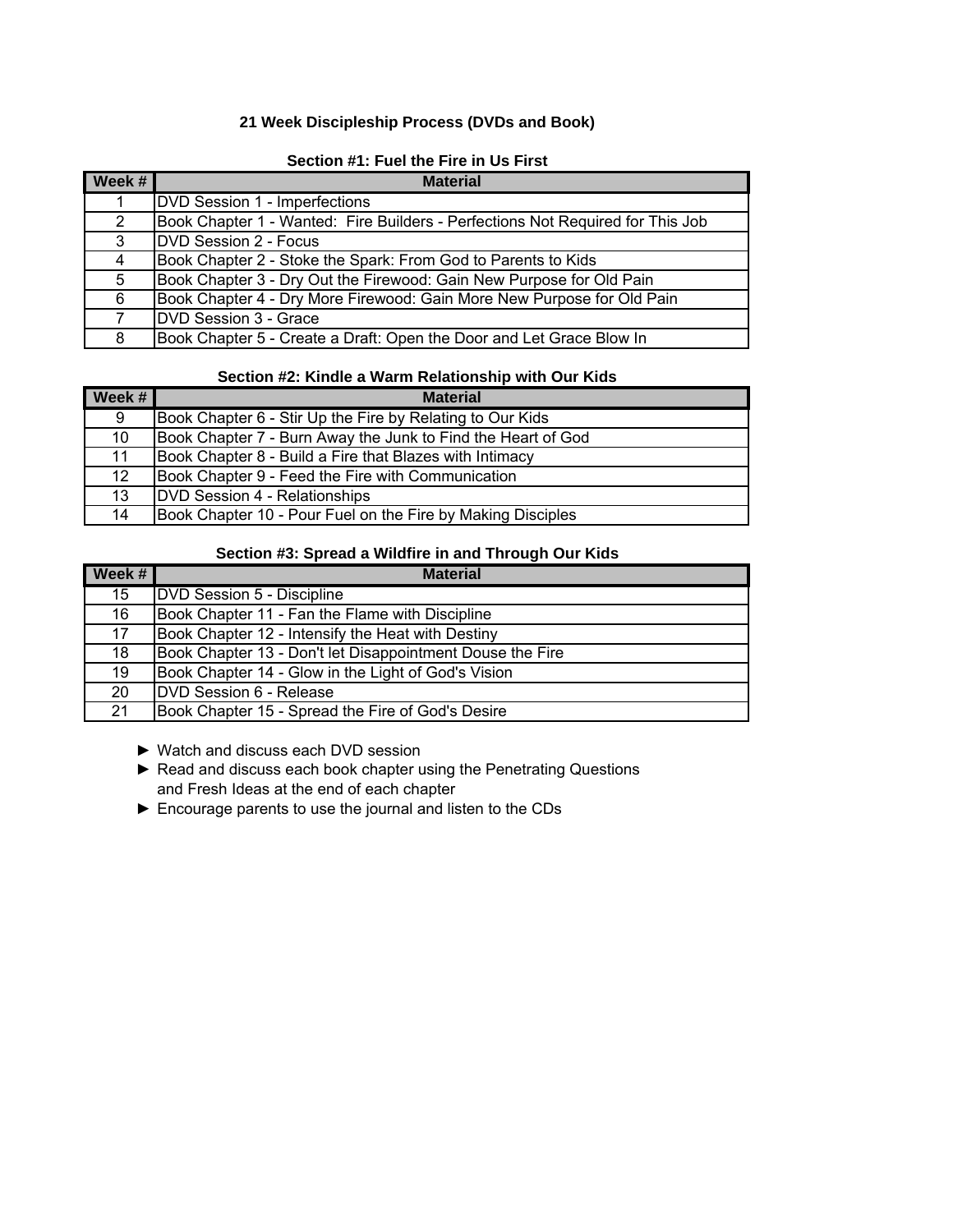# **16 Week Discipleship Process (DVDs and Book)**

| Week #         | <b>Material</b>                                                                |
|----------------|--------------------------------------------------------------------------------|
|                | DVD Session 1 - Imperfections                                                  |
| $\overline{2}$ | Book Chapter 1 - Wanted: Fire Builders - Perfections Not Required for This Job |
| 3              | DVD Session 2 - Focus                                                          |
| 4              | Book Chapter 2 - Stoke the Spark: From God to Parents to Kids                  |
| 5              | Book Chapters 3 - Dry Out the Firewood: Gain New Purpose for Old Pain          |
|                | Book Chapter 4 - Dry More Firewood: Gain More New Purpose for Old Pain         |
| 6              | DVD Session 3 - Grace                                                          |
| $\overline{7}$ | Book Chapter 5 - Create a Draft: Open the Door and Let Grace Blow In           |
| 8              | Book Chapter 6 - Stir Up the Fire by Relating to Our Kids                      |
|                | Book Chapter 7 - Burn Away the Junk to Find the Heart of God                   |
| 9              | Book Chapter 8 - Build a Fire that Blazes with Intimacy                        |
|                | Book Chapter 9 - Feed the Fire with Communication                              |
| 10             | DVD Session 4 - Relationships                                                  |
| 11             | Book Chapter 10 - Pour Fuel on the Fire by Making Disciples                    |
| 12             | DVD Session 5 - Discipline                                                     |
| 13             | Book Chapter 11 - Fan the Flame with Discipline                                |
|                | Book Chapter 12 - Intensify the Heat with Destiny                              |
| 14             | Book Chapter 13 - Don't let Disappointment Douse the Fire                      |
|                | Book Chapter 14 - Glow in the Light of God's Vision                            |
| 15             | DVD Session 6 - Release                                                        |
| 16             | Book Chapter 15 - Spread the Fire of God's Desire                              |

- ► Watch and discuss each DVD session
- ► Read and discuss each book chapter using the Penetrating Questions and Fresh Ideas at the end of each chapter
- ► Encourage parents to use the journal and listen to the CDs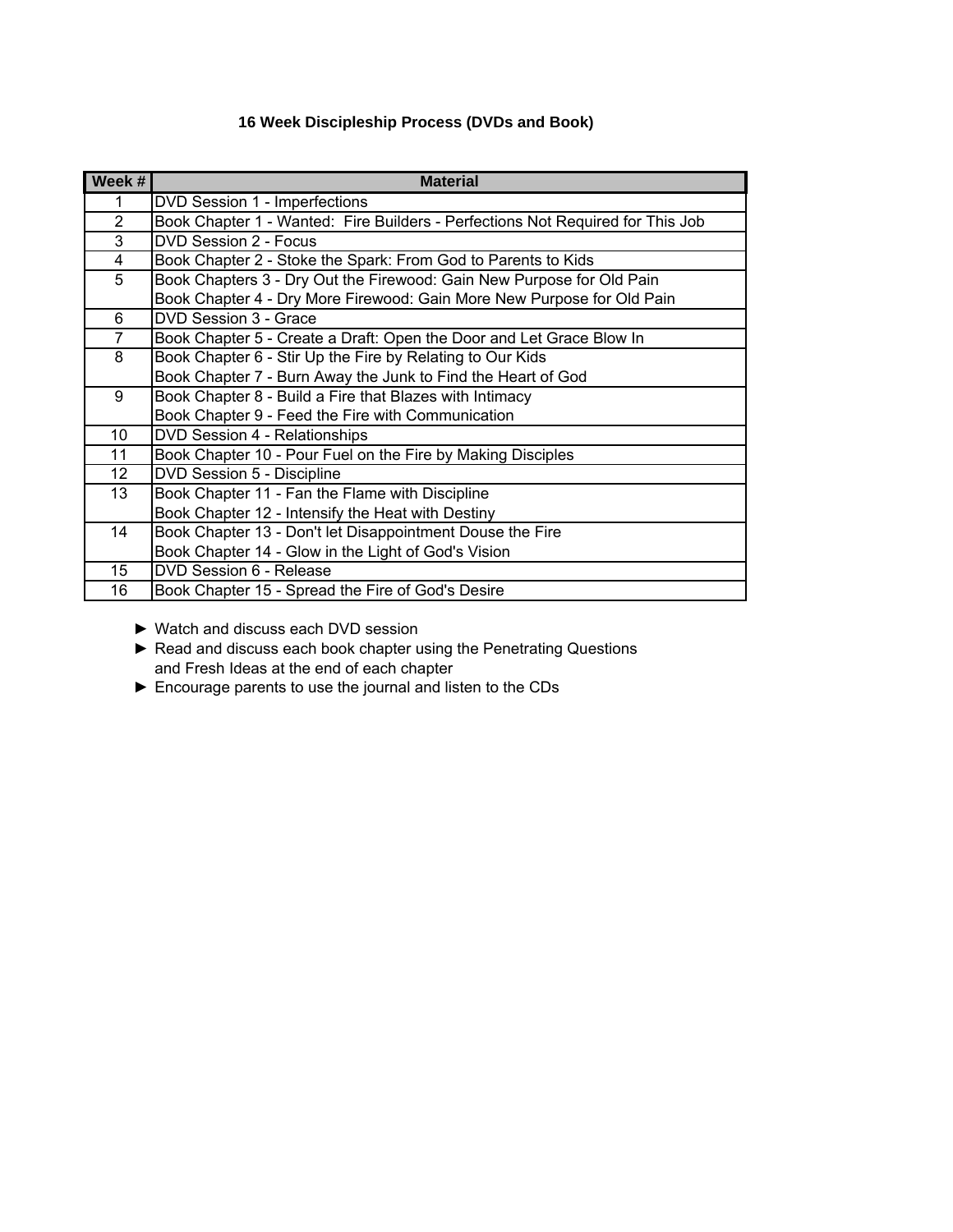## **15 Week Discipleship Process (Book Only)**

## **Section #1: Fuel the Fire in Us First**

| $\vert$ Week # $\vert$ | <b>Material</b>                                                                |
|------------------------|--------------------------------------------------------------------------------|
|                        | Book Chapter 1 - Wanted: Fire Builders - Perfections Not Required for This Job |
| $\mathbf{2}^{\circ}$   | Book Chapter 2 - Stoke the Spark: From God to Parents to Kids                  |
| 3                      | Book Chapter 3 - Dry Out the Firewood: Gain New Purpose for Old Pain           |
| 4                      | Book Chapter 4 - Dry More Firewood: Gain More New Purpose for Old Pain         |
| 5                      | Book Chapter 5 - Create a Draft: Open the Door and Let Grace Blow In           |

#### **Section #2: Kindle a Warm Relationship with Our Kids**

| Week # | <b>Material</b>                                              |
|--------|--------------------------------------------------------------|
| 6      | Book Chapter 6 - Stir Up the Fire by Relating to Our Kids    |
|        | Book Chapter 7 - Burn Away the Junk to Find the Heart of God |
| 8      | Book Chapter 8 - Build a Fire that Blazes with Intimacy      |
| 9      | Book Chapter 9 - Feed the Fire with Communication            |
| 10     | Book Chapter 10 - Pour Fuel on the Fire by Making Disciples  |

#### **Section #3: Spread a Wildfire in and Through Our Kids**

| Week $#$        | <b>Material</b>                                           |
|-----------------|-----------------------------------------------------------|
| 11              | Book Chapter 11 - Fan the Flame with Discipline           |
| 12 <sup>2</sup> | Book Chapter 12 - Intensify the Heat with Destiny         |
| 13 <sup>°</sup> | Book Chapter 13 - Don't let Disappointment Douse the Fire |
| 14              | Book Chapter 14 - Glow in the Light of God's Vision       |
| 15              | Book Chapter 15 - Spread the Fire of God's Desire         |

## ► Retreat Suggestion:

After completing the 15 weeks of discussing the book, plan a weekend retreat:

- Strengthen relationships developed during the group times
- Watch and discuss the 6 DVD Sessions
- Share and discuss experiences of implementing the principles learned
- Pray for one another
- ▶ Read and discuss each book chapter using the Penetrating Questions and Fresh Ideas at the end of each chapter
- ► Encourage parents to use the journal and listen to the CDs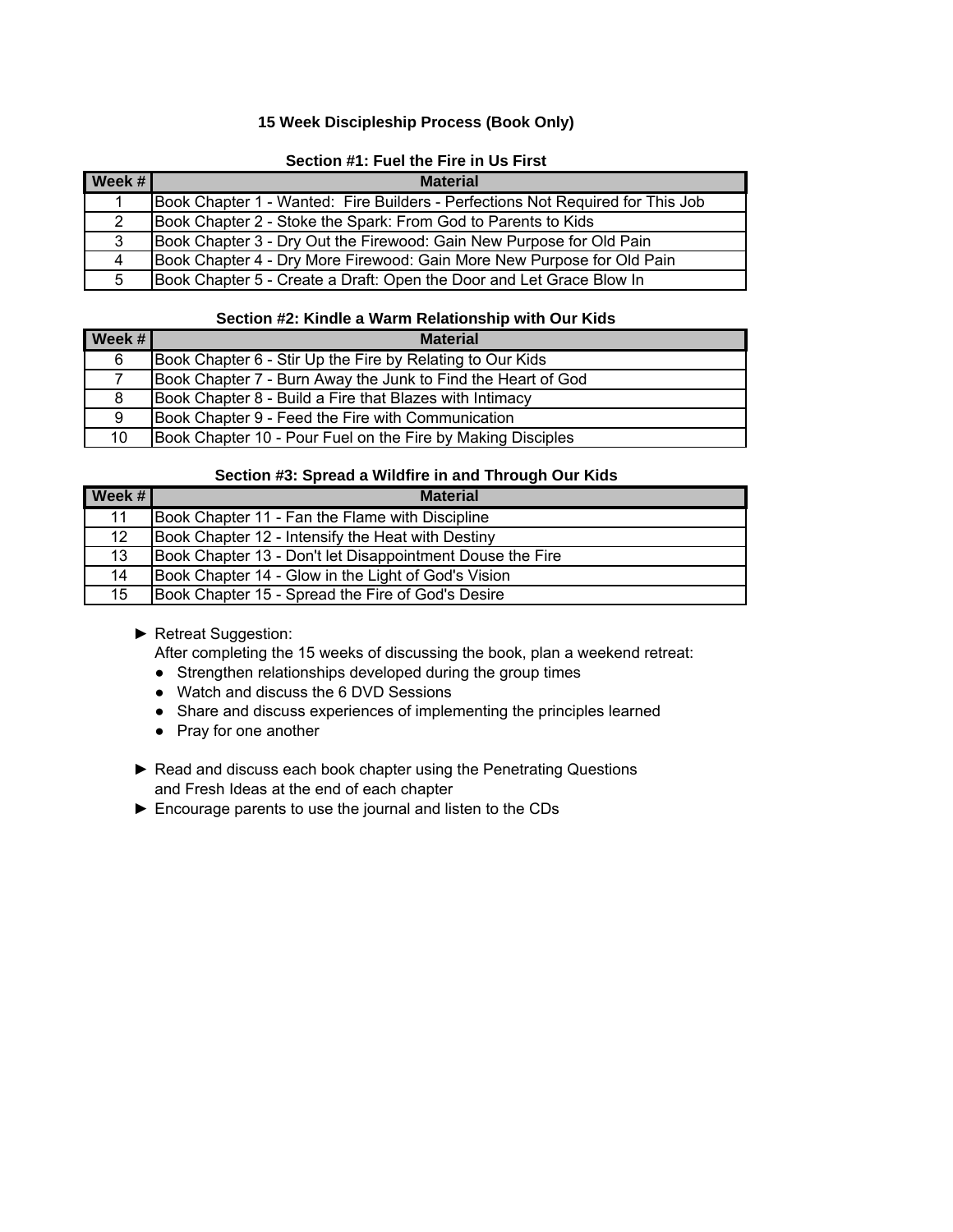## **12 Week Discipleship Process (DVDs and Partial Book)**

| Week #         | <b>Material</b>                                                               |
|----------------|-------------------------------------------------------------------------------|
|                | DVD Session 1 - Imperfections                                                 |
| $\overline{2}$ | Book Chapter 1 - Wanted: Fire Builders - Perfection Not Required for This Job |
| 3              | <b>DVD Session 2 - Focus</b>                                                  |
| 4              | Book Chapter 2 - Stoke the Spark: From God to Parents to Kids                 |
| 5              | DVD Session 3 - Grace                                                         |
| 6              | Book Chapter 5 - Create a Draft: Open the Door and Let Grace Blow In          |
| 7              | <b>DVD Session 4 - Relationships</b>                                          |
| 8              | Book Chapter 10 - Pour Fuel on the Fire by Making Disciples                   |
| 9              | DVD Session 5 - Discipline                                                    |
| 10             | Book Chapter 11 - Fan the Flame with Discipline                               |
| 11             | DVD Session 6 - Release                                                       |
| 12             | Book Chapter 15 - Spread the Fire of God's Desire                             |

- ► Book Suggestion:
	- Recommend participants read the additional Parent Fuel book chapters and and work through the Penetrating Questions at the each of each chapter
	- Encourage parents to use the journal and listen to the CDs
- ► Watch and discuss each DVD
- ► Read and discuss each book chapter using the Penetrating Questions and Fresh Ideas at the end of each chapter